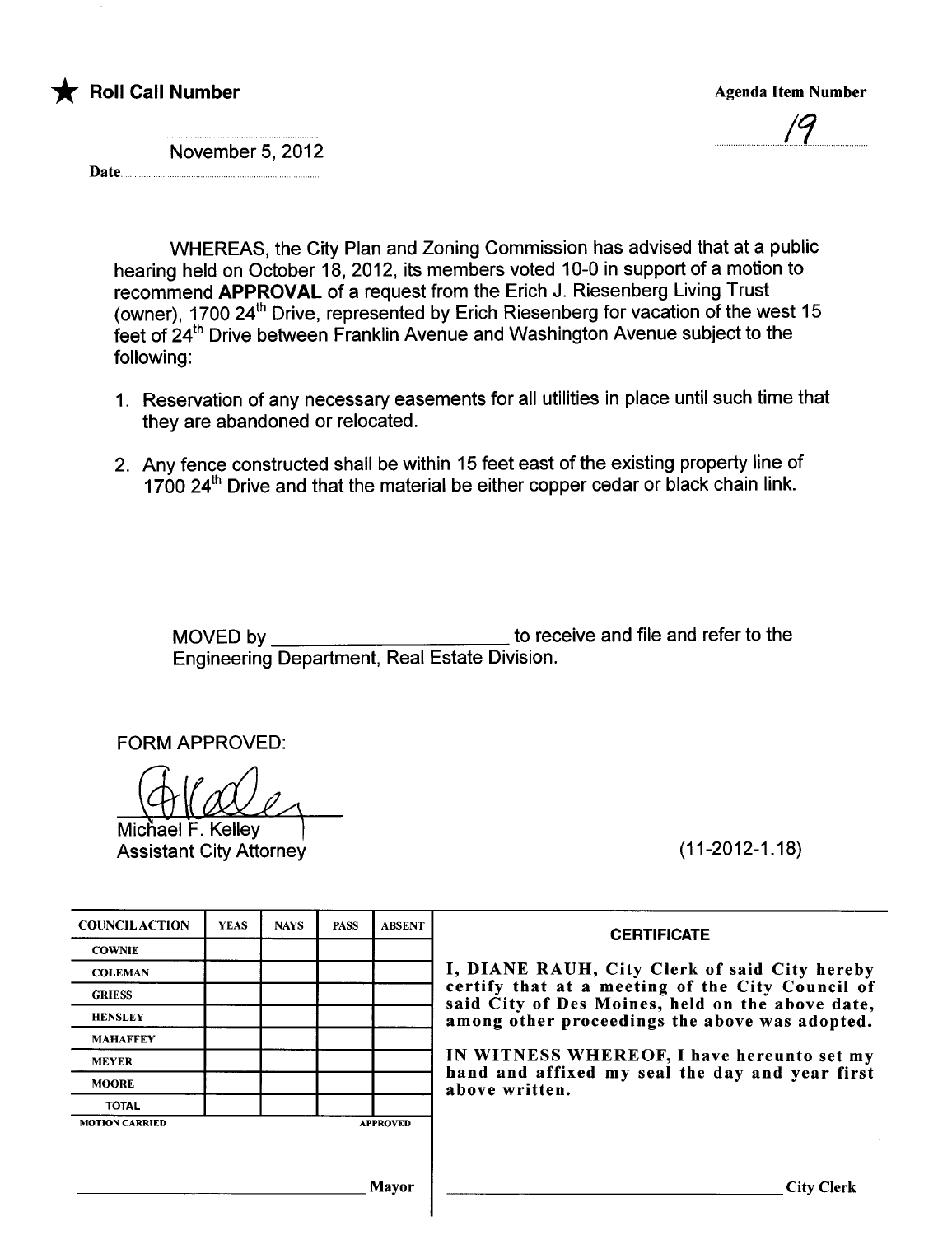| Request from the Erich J. Riesenberg Living Trust (owner), 1700 24 <sup>th</sup> Drive,<br>represented by Erich Riesenberg for vacation of the west 15 feet of 24 <sup>th</sup> Drive between |                                        |                                                     |                                                                                                                                  |  |                      | File #       |  |              |  |
|-----------------------------------------------------------------------------------------------------------------------------------------------------------------------------------------------|----------------------------------------|-----------------------------------------------------|----------------------------------------------------------------------------------------------------------------------------------|--|----------------------|--------------|--|--------------|--|
|                                                                                                                                                                                               |                                        |                                                     |                                                                                                                                  |  |                      |              |  | 11-2012-1.18 |  |
|                                                                                                                                                                                               | Franklin Avenue and Washington Avenue. |                                                     |                                                                                                                                  |  |                      |              |  |              |  |
| <b>Description</b><br>of Action                                                                                                                                                               |                                        |                                                     | Review and approval for vacation of the west 15 feet of 24 <sup>th</sup> Drive between Franklin<br>Avenue and Washington Avenue. |  |                      |              |  |              |  |
| 2020 Community<br><b>Character Plan</b>                                                                                                                                                       | <b>Low-Density Residential</b>         |                                                     |                                                                                                                                  |  |                      |              |  |              |  |
| Horizon 2035<br><b>Transportation Plan</b>                                                                                                                                                    |                                        | No Planned Improvements                             |                                                                                                                                  |  |                      |              |  |              |  |
| <b>Current Zoning District</b>                                                                                                                                                                |                                        | "R1-60" One-Family Low-Density Residential District |                                                                                                                                  |  |                      |              |  |              |  |
| <b>Proposed Zoning District</b>                                                                                                                                                               |                                        | "R1-60" One-Family Low-Density Residential District |                                                                                                                                  |  |                      |              |  |              |  |
| <b>Consent Card Responses</b>                                                                                                                                                                 |                                        | In Favor                                            |                                                                                                                                  |  | Not In Favor         | Undetermined |  | % Opposition |  |
| Inside Area                                                                                                                                                                                   |                                        |                                                     |                                                                                                                                  |  |                      |              |  |              |  |
| Outside Area                                                                                                                                                                                  |                                        |                                                     |                                                                                                                                  |  |                      |              |  |              |  |
| <b>Plan and Zoning</b><br>Approval<br><b>Commission Action</b><br>Denial                                                                                                                      |                                        | $8 - 2 - 1$                                         |                                                                                                                                  |  | Required 6/7 Vote of | Yes          |  | N/A          |  |
|                                                                                                                                                                                               |                                        |                                                     |                                                                                                                                  |  | the City Council     | No           |  |              |  |

# Erich J Riesenberg Living Trust - Vacate part of 24th Drive<br>between Franklin Avenue and Washington Avenue

 $\langle \cdot \rangle_{\rm v}$ 

 $11-2012-1.18$ 



 $19$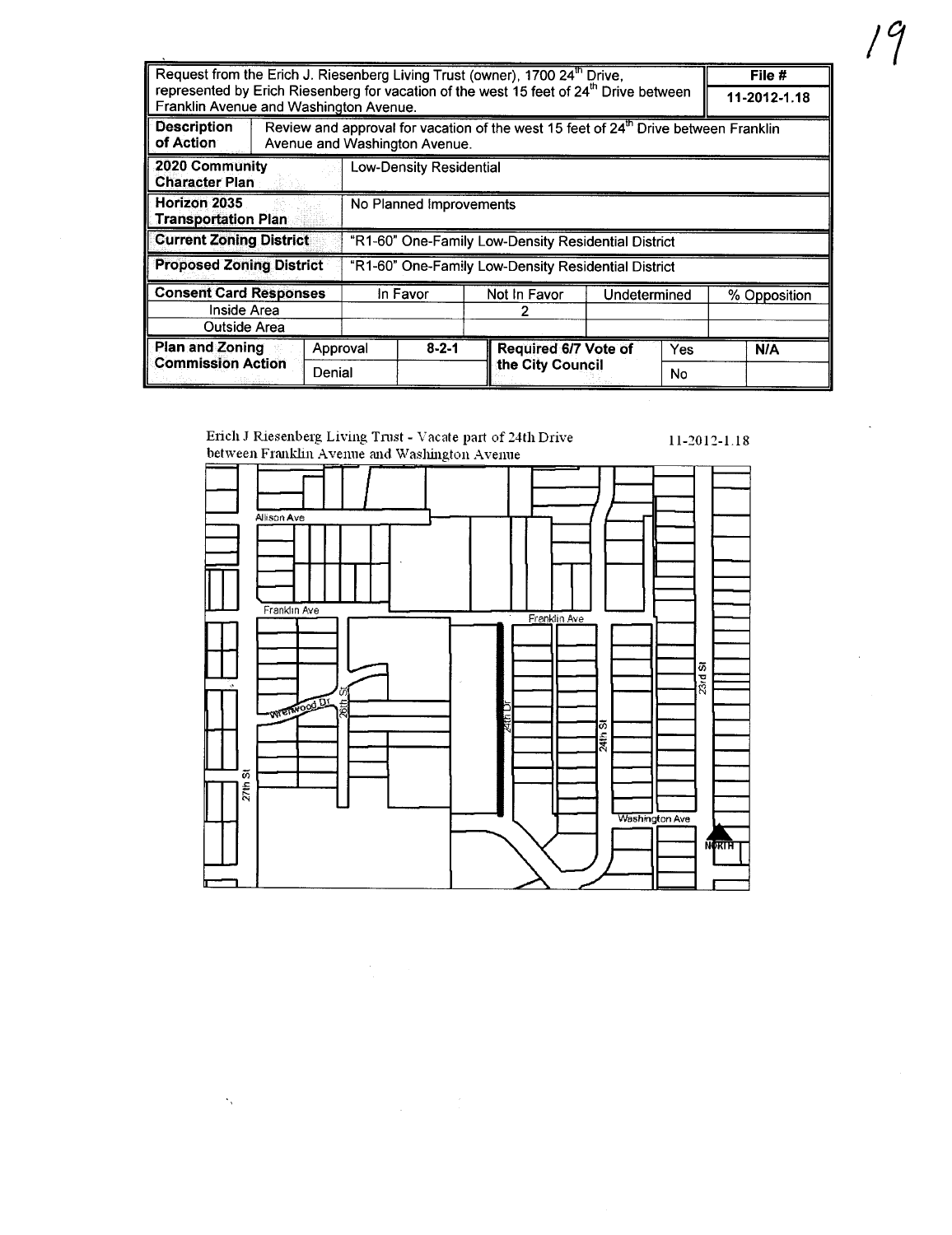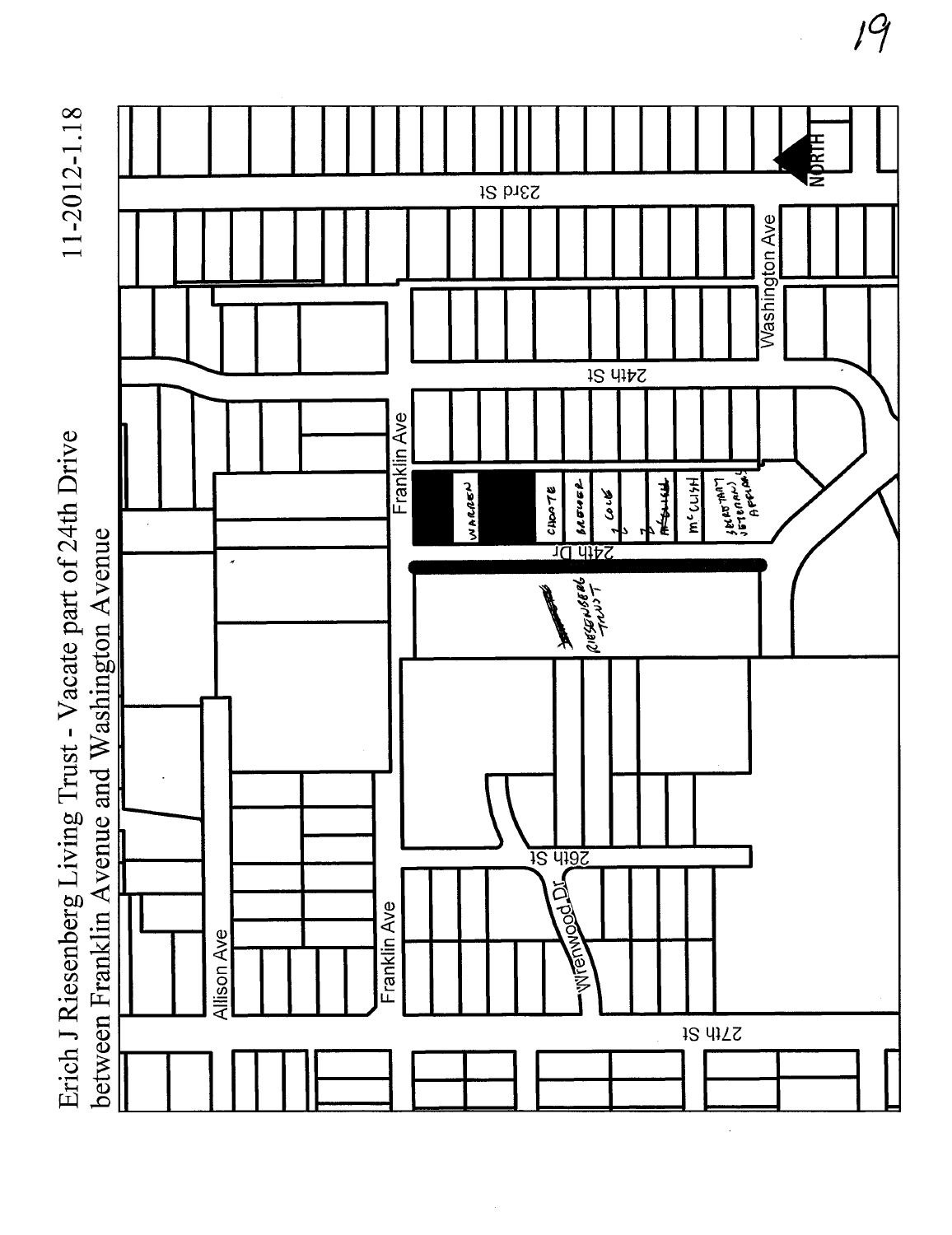| Date. |  |
|-------|--|
|       |  |

| October 24, 2012 |  |  |  |
|------------------|--|--|--|
|------------------|--|--|--|

| Agenda Item |  |  |  |  |
|-------------|--|--|--|--|
|-------------|--|--|--|--|

Roll Call #

Honorable Mayor and City Council City of Des Moines, Iowa

Members:

Communication from the City Plan and Zoning Commission advising that at their meeting held October 18, 2012, the following action was taken regarding a request from the Erich J. Riesenberg Living Trust (owner), 1700  $24<sup>th</sup>$  Drive, represented by Erich Riesenberg for vacation of the west 15 feet of 24th Drive between Franklin Avenue and Washington Avenue.

After public hearing, the members voted 8-2-1 as follows:

|                                               | <b>Commission Action:</b> | Yes | <b>Nays</b> | Pass | Absent |
|-----------------------------------------------|---------------------------|-----|-------------|------|--------|
|                                               | JoAnne Corigliano         | Х   |             |      |        |
| <b>CITY PLAN AND ZONING COMMISSION</b>        | <b>Shirley Daniels</b>    |     |             |      |        |
| ARMORY BUILDING<br>602 ROBERT D. RAY DRIVE    | Jacqueline Easley         |     |             |      |        |
| DES MOINES, IOWA 50309-1881<br>(515) 283-4182 | <b>Tim Fitzgerald</b>     |     |             |      |        |
|                                               | Dann Flaherty             | Х   |             |      |        |
| <b>ALL-AMERICA CITY</b><br>1949, 1976, 1981   | John "Jack" Hilmes        |     |             | X    |        |
| 2003                                          | <b>Ted Irvine</b>         | Х   |             |      |        |
|                                               | Greg Jones                |     |             |      | Χ      |
|                                               | <b>William Page</b>       |     |             |      | Χ      |
|                                               | <b>Christine Pardee</b>   |     | Χ           |      |        |
|                                               | <b>Mike Simonson</b>      | Χ   |             |      |        |
|                                               | <b>CJ Stephens</b>        |     | Х           |      |        |
|                                               | <b>Vicki Stogdill</b>     |     |             |      |        |
|                                               |                           |     |             |      |        |

APPROVAL of the requested vacation subject to the following:

(11-2012-1.18)

- 1. Reservation of any necessary easements for all utilities in place until such time that they are abandoned or relocated.
- 2. Any fence constructed shall be within 15 feet east of the existing property line of  $1700 24<sup>th</sup>$  Drive.

### STAFF RECOMMENDATION TO THE P&Z COMMISSION

Staff recommends approval of the requested vacation subject to the following:

1. Reservation of any necessary easements for all utilities in place until such time that they are abandoned or relocated.

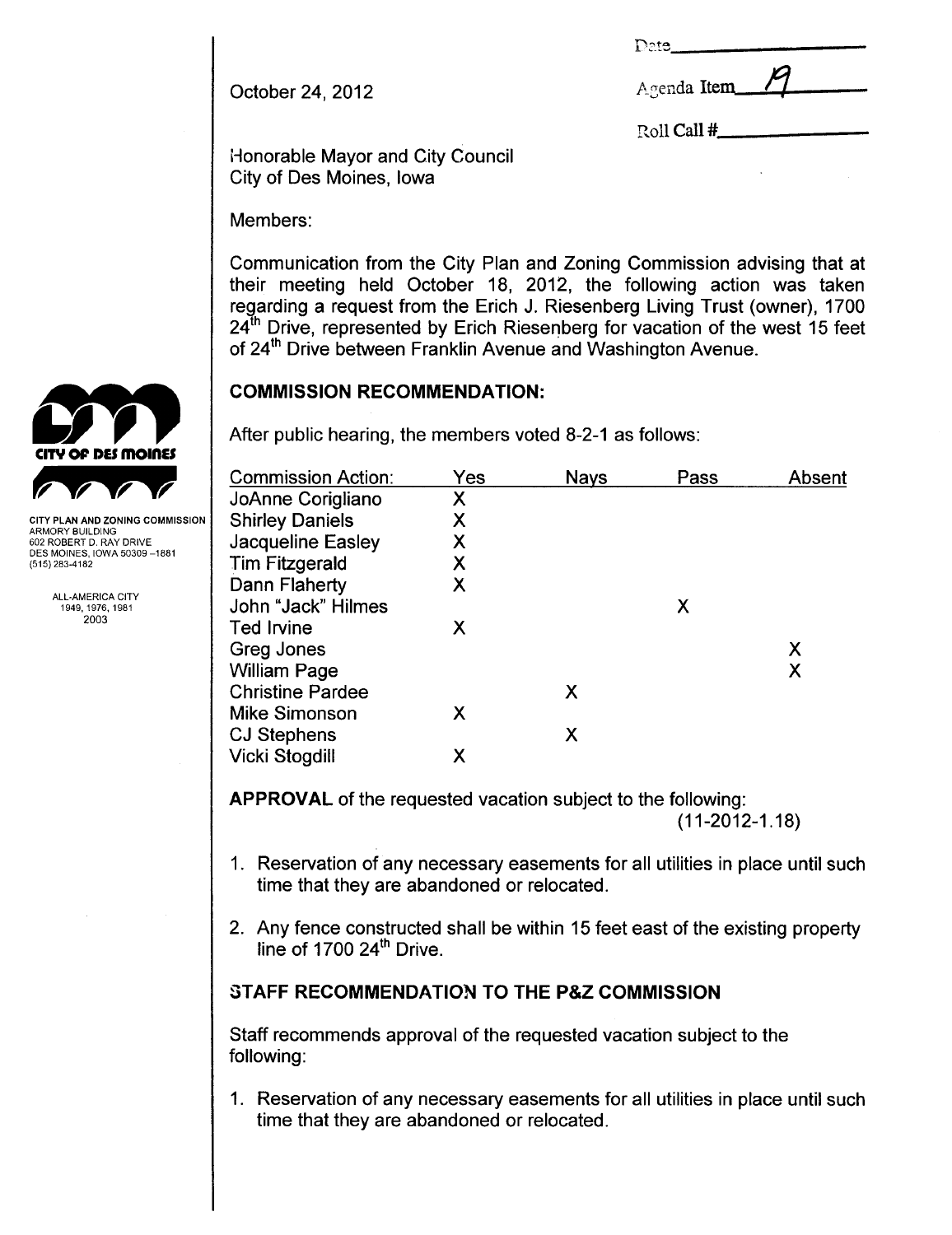2. Any fence constructed shall be within 15 feet east of the existing property line of 1700  $24^{\text{th}}$  Drive.

Written Responses

- o In Favor
- 2 In Opposition

#### STAFF REPORT

#### i. GENERAL INFORMATION

- 1. Purpose of Request: The request would allow a portion of the undeveloped 24<sup>th</sup> Drive right-of-way to be assembled with the adjacent residential property.
- 2. Size of Site: Approximately 9,300 square feet.
- 3. Existing Zoning (site): "R1-60" One-family Low-density Residential District.
- 4. Existing Land Use (site): Undeveloped right-of-way.

#### 5. Adjacent Land Use and Zoning:

North – "R1-60", Use are a single-family dwelling and vacant land.

South  $-$  "R1-60", Use is a vacant land.

East - "R1-60", Use are single-family dwellings.

West - "R1-60", Uses are a single-family dwellings and vacant land.

- 6. General Neighborhood/Area Land Uses: The subject portion of undeveloped 24<sup>th</sup> Drive right-of-way is located in a low-density residential area.
- 7. Applicable Recognized Neighborhood(s): The subject property is located in the Drake Neighborhood. The Drake Neighborhood association was notified of the Commission meeting by mailing of the Preliminary Agenda on September 28, 2012. Additionally, on October 8, 2012, separate notifications of the hearing for this vacation item were mailed to the neighborhood association contact and the primary titleholder on file with the Polk County Assessor for each property adjoining the requested right-ofway. A Final Agenda was mailed to the neighborhood association on October 12, 2012.

All agendas and notices are mailed to the primary contact(s) designated by the recognized neighborhood association to the City of Des Moines Neighborhood Development Division. The Drake Neighborhood notices were mailed to Deric Gourd, 2422 Drake Park Avenue, Des Moines, IA 50311

- 8. Relevant Zoning History: N/A.
- 9. 2020 Community Character Land Use Plan Designation: Low-Density ResidentiaL.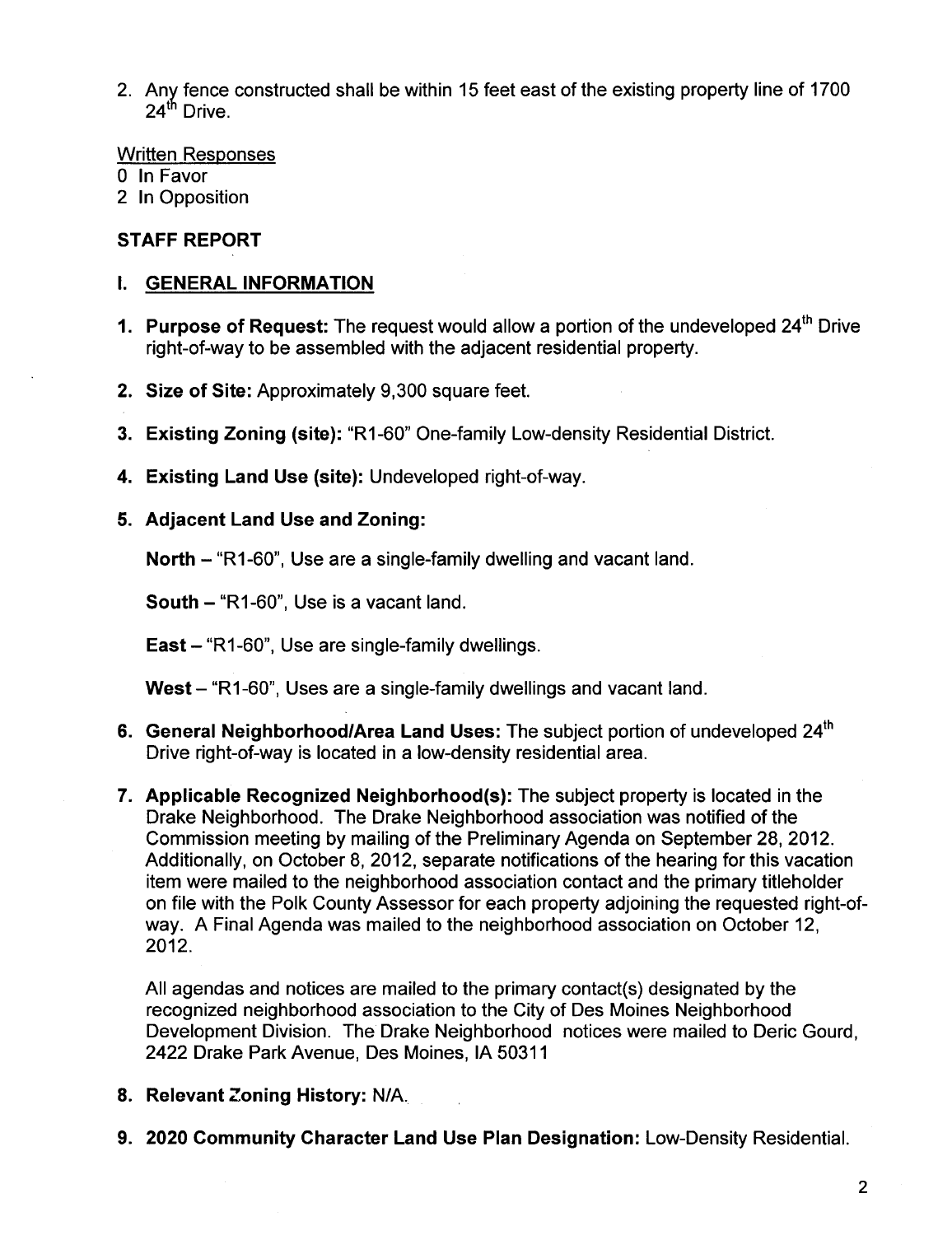10. Applicable Regulations: The Commission reviews all proposals to vacate land dedicated for a specific public purpose, such as for streets and parks, to determine whether the land is still needed for such purpose or may be released (vacated) for other use. The recommendation of the Commission is forwarded to the City CounciL.

#### 11. ADDITIONAL APPLICABLE INFORMATION

- 1. Utilities: No utilities have been identified within the undeveloped 24<sup>th</sup> Drive right-of-way at this time. However, easements must be provided for any existing utilities until such time they are relocated at the applicant's expense.
- 2. Access/Traffic: The requested vacation of the west 15 feet of undeveloped  $24<sup>th</sup>$  Drive right-of-way would not adversely impact the surrounding street network. The proposed access would have had difficulties being extended to the west due to the steep terrain created by existing ravine.
- 3. Additional Information: The  $24<sup>th</sup>$  Drive right-of-way measures 50 feet and is located to the east of subject property. The appellant has worked with the Engineering Department to determine that vacating the western 15 feet of right-of-way along the east (front) property line would still accommodate the city's needs. The roadway would not be affected given that its placement is in the east half of the 24<sup>th</sup> Drive right-of-way. The reason for the vacation is to allow the appellant install a fence to prevent ilegal dumping and to provide security.

#### SUMMARY OF DISCUSSION

Erik Lundy presented the staff report and recommendation.

JoAnne CoriQliano asked if this property is buildable.

Erik Lundy stated there could be a number of reasons this property has never been developed including various physical factors such as soil types and slopes. The intent of the applicant is just to put up a fence.

CJ Stephens asked how high this fence would be and what type of materiaL.

Erik Lundy stated that the applicant can have a fence 4 feet high without a permit. If they go any higher than that they would need relief to keep it in the front yard setback. In the front yard area the material would have to be at least 75% opaque.

Vicki Stogdill asked the typical width of nc:rmal streets in the City of Des Moines.

Erik Lundy stated general alignment would be a 50 foot right-of-way and a 26 foot paved width centered on that right-of-way. There would normally be 12 feet of clear space on either side of the paved width. This street is a little narrower.

Erich RiesenberQ 5432 Harwood Drive stated he purchased this property about 3 weeks ago. The property had been seriously neglected in his opinion. It has been a dumping ground. He believes the reason it is not developed is that it is very heavily sloped and has shale deposits. His goal is to possibly plant fruit trees and do some farming not developing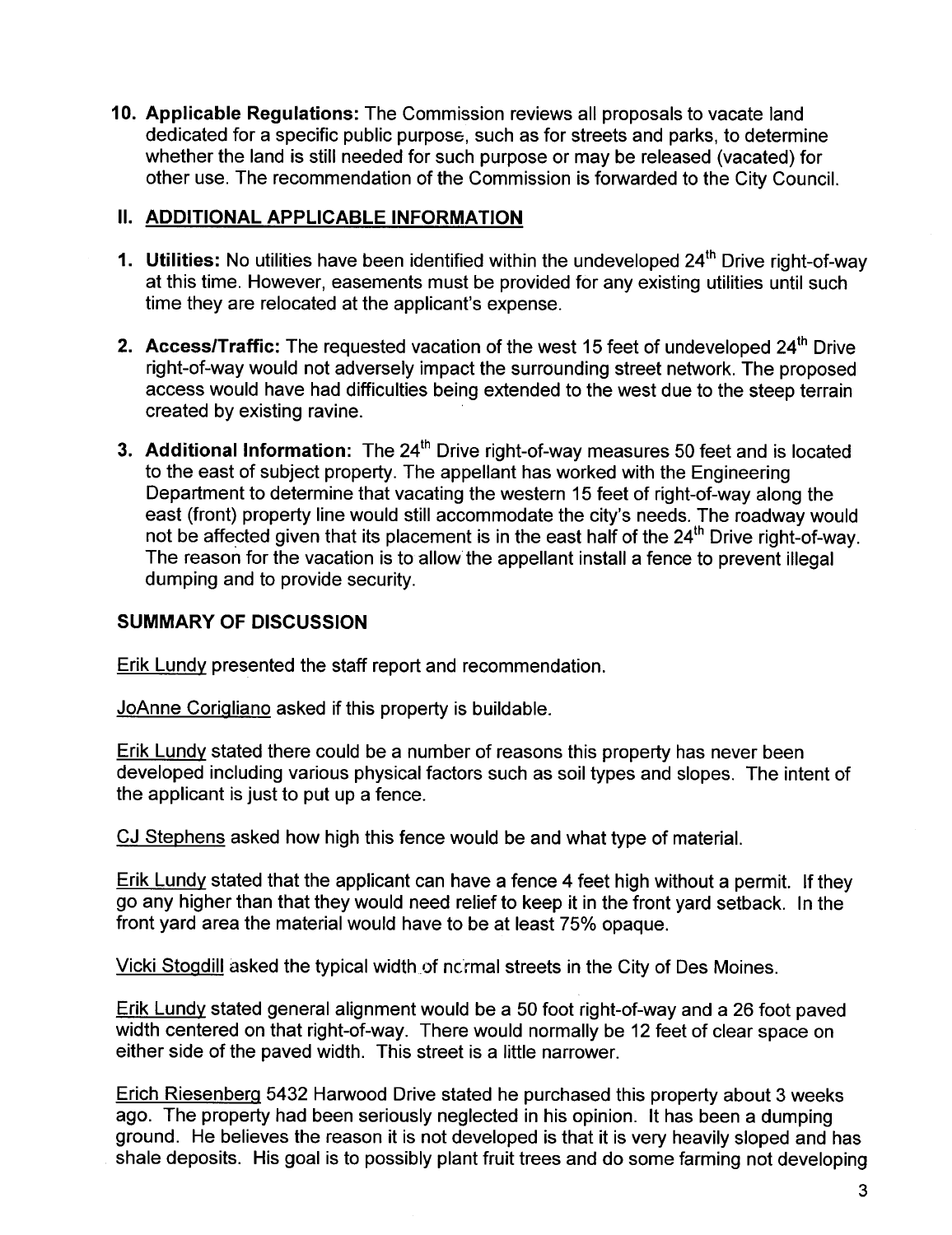it beyond the current limitations. He would like to put a fence to deter dumping. The material he is looking at right now for the fence is copper and cedar.

#### CHAIRPERSON OPENED THE PUBLIC HEARING

#### The following spoke in opposition of the applicant's request

Donna Musso 1825 24<sup>th</sup> Drive stated she is not sure she is in opposition to the applicant's request. Her understanding is that there might be some development involved. She has lived in this area for 30 years and she and neighbors have tried to monitor any type of dumping in that area. The consideration is that clearing more space in there would not eliminate the dumping. Most of the dumping is done on the south end of  $24<sup>th</sup>$  Drive as it bends around the corner. She and the neighbors would like to offer their assistance to maintain the openness and the trees that line the wooded area. They are concerned that adding fencing would detract from the beauty they enjoy now. They would like for this property to stay open if possible.

John "Jack" Hilmes joined the meeting  $Q_0$  6:25 p.m.

#### **Rebuttal**

Erich RiesenberQ stated he has no intentions of taking down trees, however, there is a lot of dead wood in that area. It is private property and his long term goal is to put in a community garden some day, fruit trees, and to make this area functional with the community aspect. His short term goal is to stop the dumping and be able to use it. The fence will be open air he has no intentions of a solid fence.

Dann Flaherty asked if the applicant has thought about using black vinyl chain link?

Erich RiesenberQ stated the fence that he is thinking of would be a wood post, board on top and board on bottom. He does not believe that chain link is as attractive. He would be happy to work with staff. He believes that the copper cedar fence is very attractive.

CJ Stephens asked if he has talked to the neighborhood association about this.

Erich RiesenberQ stated no he has not. This is a two part process for him.

CJ Stephens stated part of this is public right-of-way and he would have to get permission to plant certain trees and she doesn't believe that fruit trees are on the list.

Erich RiesenberQ stated he understands.

Mike LudwiQ stated that any of the plantings would either be on his private property or within the 15 feet that he is asking to be vacated, so it would no longer be right-of-way.

#### CHAIRPERSON CLOSED THE PUBLIC HEARING

JoAnne Corigliano stated that she is nesitant about this request because the street is already narrow.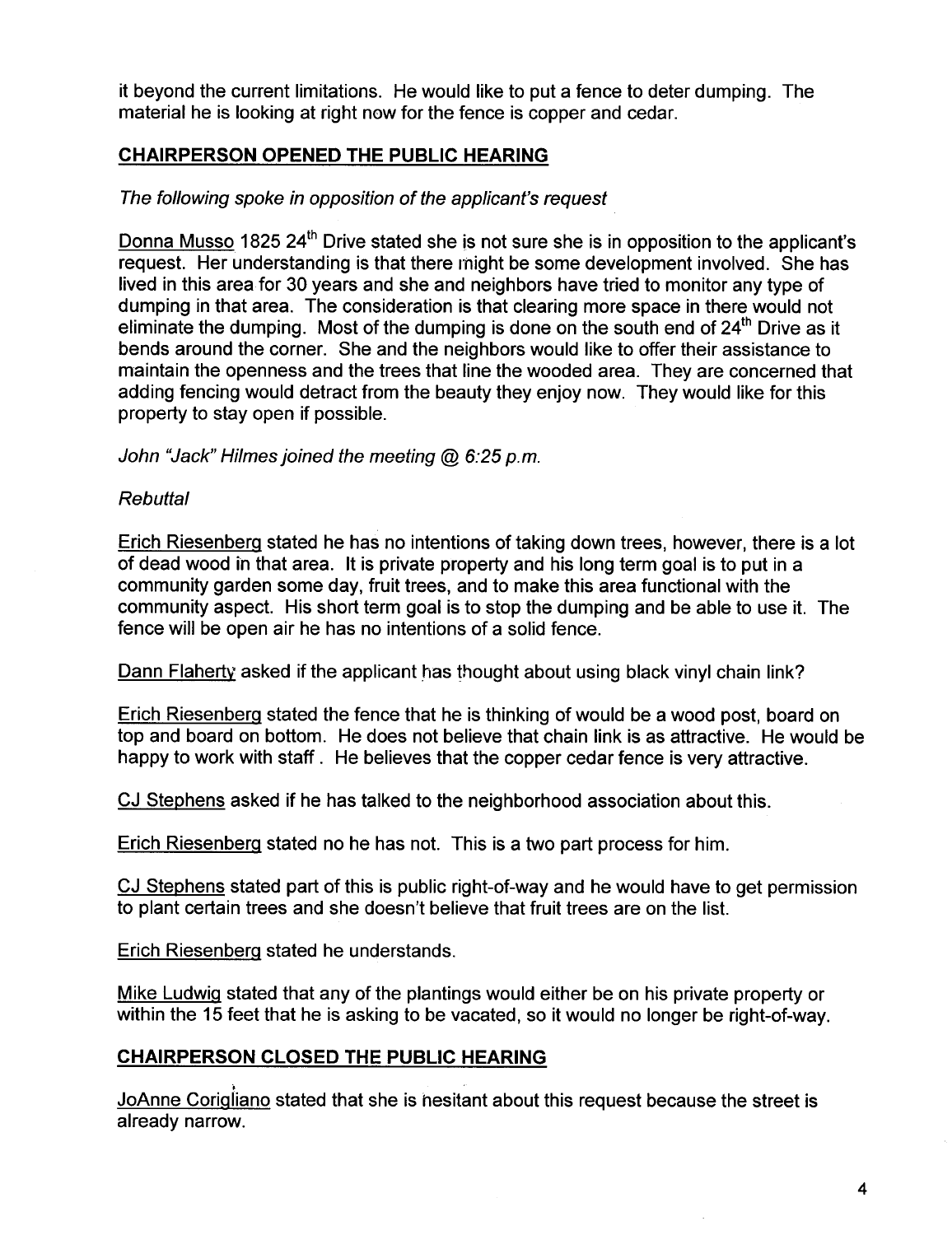Mike Ludwig explained that there are still 9 feet left from the west edge of the paved road of right-of-way before you get to private property.

Dann Flaherty asked is there was any opposition to adding that the fence be black vinyl coated chain link so that it is open.

Greg Jones stated that the applicant's description of the copper cedar fence sounds as though it would be open so he thinks either one would work.

Vicki Stogdill asked does the City of Des Moines have any plans to widen this road.

Mike LudwiQ stated there is no imminent plan to widen the street. There would be significant grading on the west side to widen to that side of the street.

Erik Lundv stated that Traffic and Transportation was not concerned about it being this narrow given the number of households along it. If there were to be some intensive development to the west at some point which is not currently anticipated, that might require a wider road.

#### COMMISSION ACTION:

GreQ Jones moved staff recommendation to approve the requested vacation subject to the following:

- 1. Reservation of any necessary easements for all utilities in place until such time that they are abandoned or relocated.
- 2. Any fence constructed shall be within 15 feet east of the existing property line of 1700  $24<sup>th</sup>$  Drive and the material should either be copper cedar or black vinyl coated chain link.

Motion passed 8-2-1 (CJ Stephens and Christine Pardee voted in opposition, John "Jack" Hilmes abstained because he was not present for the entire discussion)

 $\sim 10^6$ 

Respectfully submitted,

Michael Ludwig, AICP Planning Administrator

MGL:clw

**Attachment**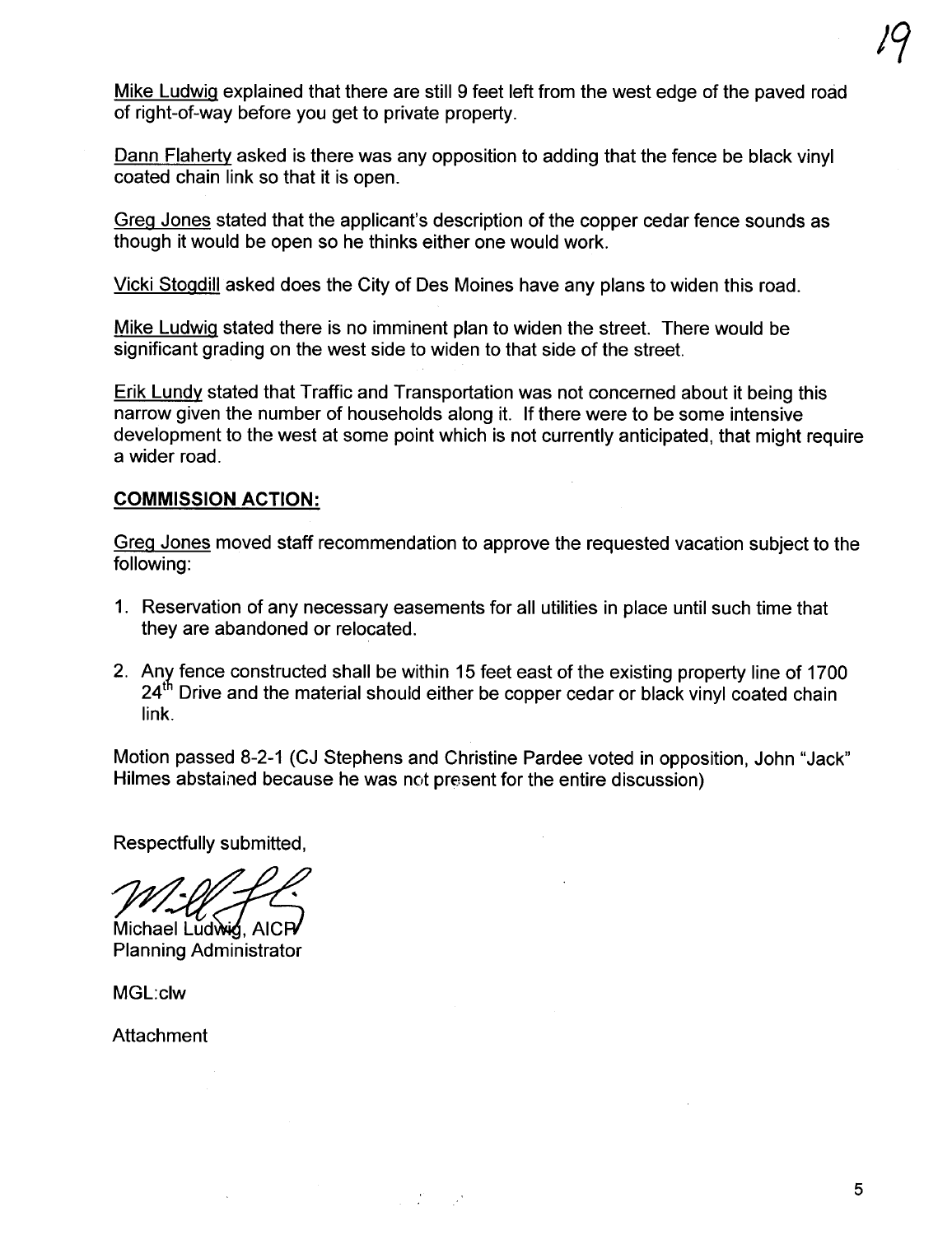Date  $10 - 15 - 2$  $-1.18^{\circ}$ I (am) (am Rot) in favor of the request. (Circle One) Print Name  $D \omega \sqrt{A} M u s s \omega$ Signature alonga Musso Address/825-24 $\sharp$ 5 DR. Reason for opposing or approving this request may be listed below: THESE LOTS REPRESENT A WOODED AREA DESIGNATED ASA FOREST RESERVE, PURCHASED AT A FRACTION OF THE ORIGINAL \$95,000+VALUE, PAYING ZERO PROPERTY TAXES, CLEARING OF TREES NEXT TO STREET WOULD RUIN THE BEAUTY OF THE DRIVE + ENCOURAGE ADDITIONAL DUMPING.  $10 - 12 - 20$  $Item_1 - 2012 - 1.18$ Date I (am) (am not) in favor of the request. (Circle One) Print Name SANDRA L. HEITTER Signature **Address** 15. 1813 - 24th Drive Reason for opposing or approving this request may be listed below: refer to my enclosed.